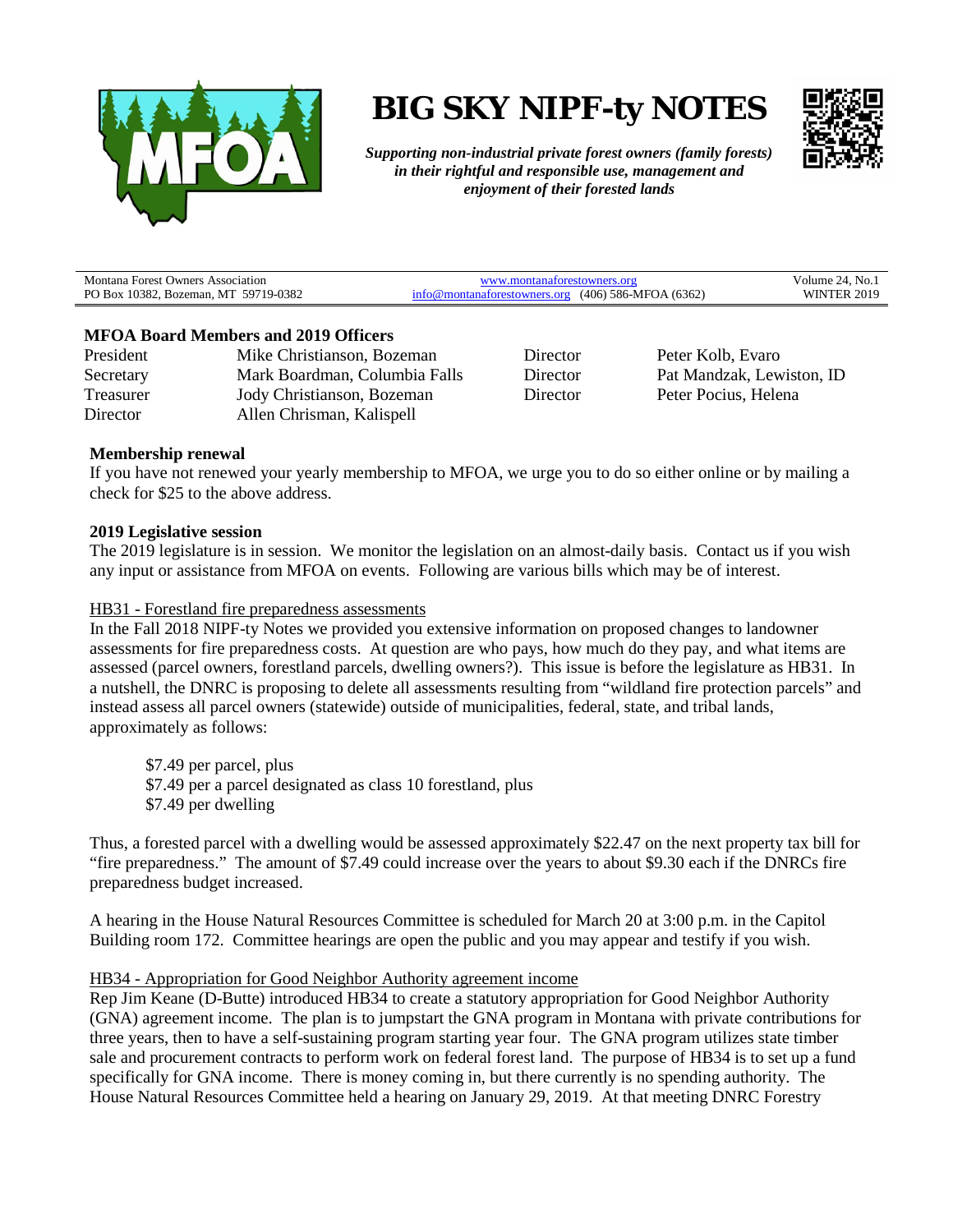Division Administrator Sonya Germann said that the forest products industry had agreed to contribute \$150,000. Idaho Forest Group (which recently purchased Tricon Timber's stud mill at St. Regis, Montana) agreed to contribute \$100,000 per year for three years. Further, conservation partners and businesses had contributed \$95,000. (Total was about \$545,000.) The bill passed out of the Natural Resources Committee on February 6 and the Appropriations Committee on February 11. At the Natural Resources Committee hearing DNRC Administrator Sonya Germann stated that there were commitments of \$150,000 per year for three years, plus \$170,000 from conservation groups and other businesses. (Total was about \$620,000.) (The MFOA board voted to contribute \$100 to Good Neighbor Authority.) The bill passed to the Senate Natural Resources committee on February 15 and is awaiting a hearing date.

## HB441 – "Repeal of timber conservation license in lieu of sale"

77-5-208 MCA allows the DNRC to sell a timber conservation license in lieu of logging State Trust Lands. HB441 would repeal this option. We polled MFOA members by email. Nearly every responding member supported repealing the timber conservation license program. MFOA submitted a [February 20, 2019, letter](https://docs.wixstatic.com/ugd/975c71_d818d7a3b26241e79ce43be6c207db1a.pdf)  [supporting HB441](https://docs.wixstatic.com/ugd/975c71_d818d7a3b26241e79ce43be6c207db1a.pdf) to the House Natural Resources Committee and testified in Helena. The bill passed the House and moved to the Senate.

HB627 – "Require that a timber conservation license in lieu of sale be offered for every project" 77-5-208 MCA allows the DNRC to sell a timber conservation license in lieu of logging State Trust Lands. HB627 would require that every State Trust Lands timber sale include an offer of a timber conservation license in lieu of logging. If passed, this bill will counter and supersede HB441. A hearing in the House Natural Resources Committee is scheduled for March 11 at 3:00 p.m. in the Capitol Building room 172.

# **Dates to calendar**

- March 23, 2019 the Forestry Mini-College at the University of Montana in Missoula. This is a one-day educational event for family forest landowners, professionals, and everyone interested in forestry. Classes begin at 9:30 a.m. and continue through 5:00 p.m. with a  $1 \frac{1}{2}$  hour lunch program and break. The fee is \$30 per person and it covers a catered lunch, refreshments between classes and handout materials. Each attendee may register for a maximum of four classes (out of 11 offered) at 90 minutes each. While you are there, stop and say hello at the MFOA booth and get raffle tickets for a Stihl chain saw, chaps and helmet system. To register for classes, go to [https://montana.qualtrics.com/jfe/form/SV\\_4PaTtnD2gB0qZ7L.](https://montana.qualtrics.com/jfe/form/SV_4PaTtnD2gB0qZ7L)
- April 12, 2019 the Montana Forest Landowner Conference at the Copper King Hotel and Convention Center in BUTTE. While you are there, stop and say hello at the MFOA table and get some chain saw raffle tickets. This will be MFOA's fourth year to raffle a Stihl MS271 chain saw. Register at [http://www.foreststewardshipfoundation.org/forest-landowner-conference.](http://www.foreststewardshipfoundation.org/forest-landowner-conference)
- Forest Stewardship Workshops (bring your friend or neighbor).These workshops have become wellknown as a "must do" for private forest owners who seek important forestry knowledge from experts. The workshops are well worth your time (according to over 90% of past attendees). The 2019 workshop locations and dates are listed below. The workshops fill fairly quickly so register sooner rather than later! For more information go to [http://forestry.msuextension.org/mfsp.html.](http://forestry.msuextension.org/mfsp.html)

| Location           | 2019 Workshop dates    | <b>Register by</b> |
|--------------------|------------------------|--------------------|
| Libby              | April 25, 26 and May 3 | April 12           |
| <b>Trout Creek</b> | May 16, 17 and 24      | May $3$            |
| Corvallis          | June 6, 7 and 14       | May 24             |
| Kalispell          | July 11, 12 and 19     | June 28            |
| Lewistown          | August 8, 9 and 16     | July 26            |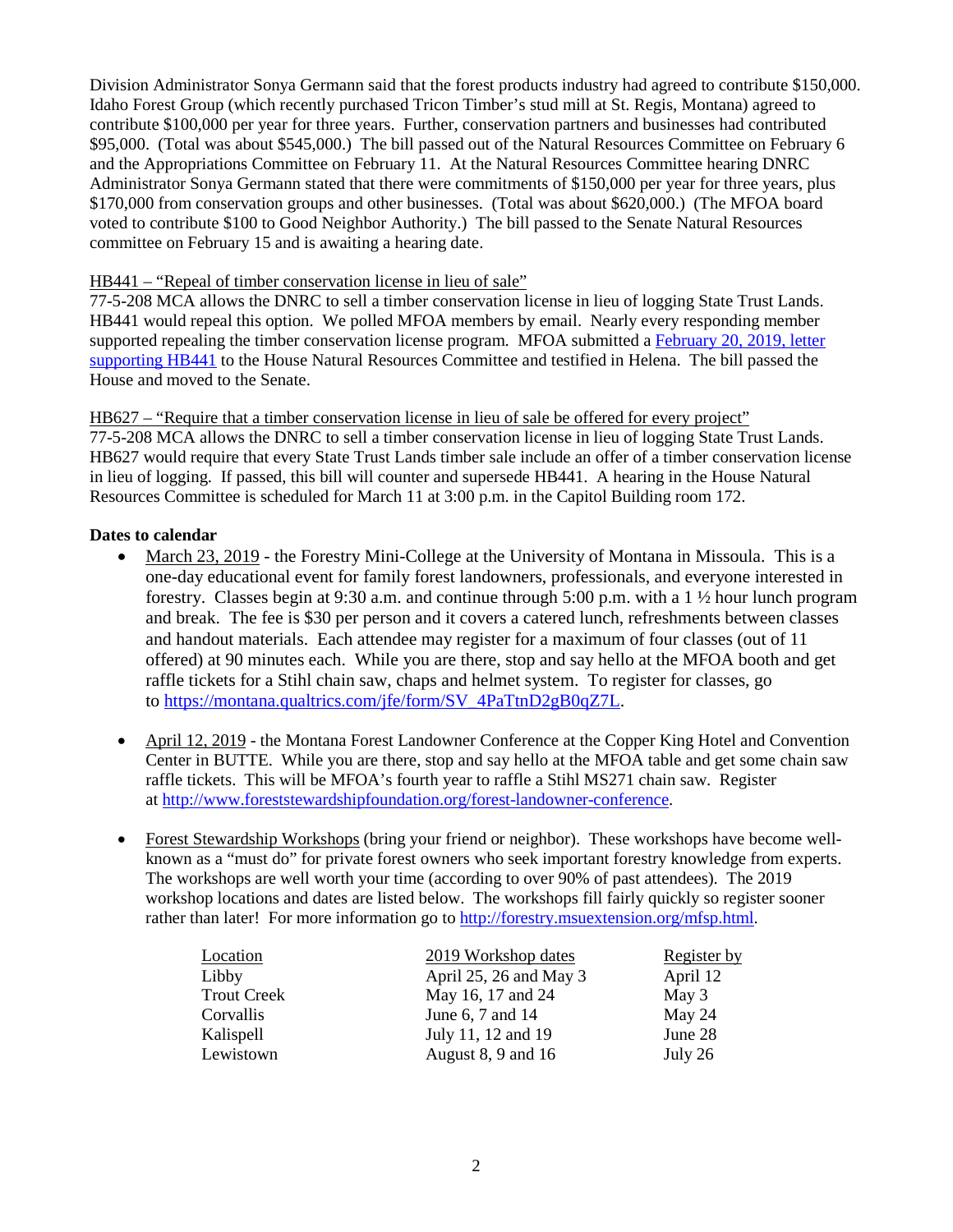# **Burning season**

Montana's open burning season for "minor burning" of debris generated by forestry practices generally runs from March 1 through November 30 each year. A "major open burner" may require special permits if more than 4,500 tons of wood material is to be burned in a single year. Each county governing body may in its discretion establish its own unique dates and parameters for controlled burning seasons through cooperation between local air quality boards and fire chiefs. If you plan on using fire to burn woody debris on your property you must obtain a county burn permit. Yearly permits for the following counties may be obtained at [https://app.mt.gov/burnpermit/.](https://app.mt.gov/burnpermit/)

Broadwater, Butte-Silver Bow, Carbon, Cascade, Chouteau, Flathead, Gallatin, Jefferson, Lewis & Clark, Madison, Missoula, Park, Powell, Ravalli, Stillwater, Teton and Yellowstone.

If your county is not on the above list, contact your county directly to determine the requirement to obtain a burn permit and to activate such permit.

After obtaining a county burn permit you must "activate" it for each day you plan on burning. Certain counties, particularly Missoula, Cascade, Yellowstone, Lewis and Clark, Lincoln and Flathead, have county exceptions (to manage smoke impacts on stagnant air days and fire escape risks) and require you to contact the county on the day you plan to ignite any burn. Be sure to contact your county to determine special restrictions.

The Department of Environmental Quality (DEQ implements the Administrative Rules of Montana. The DEQ offers a good summary of the requirements to burn during different months of the year at [http://deq.mt.gov/Portals/112/Air/AirQuality/Documents/OpenBurn/MontanaOpenBurningPeriods.pdf.](http://deq.mt.gov/Portals/112/Air/AirQuality/Documents/OpenBurn/MontanaOpenBurningPeriods.pdf)

The requirements to burn during winter months are different for the "Western Montana Zone" and the "Eastern Montana Zone." People desiring to burn in December, January or February should follow the rules set forth by the DEQ on the above link. Such winter burning requires submitting [a "Winter Time Open Burning Request](http://deq.mt.gov/Portals/112/Air/AirQuality/Documents/forms/Winter_OB_Request.pdf)  [Form"](http://deq.mt.gov/Portals/112/Air/AirQuality/Documents/forms/Winter_OB_Request.pdf) and obtaining a Burn Identification Number. Additionally, one must telephone the DEQ at (406) 444-3490 on the morning of the planned burn to obtain final approval. Note that several counties across Western Montana directly control these permits and will restrict such "winter" burns based on the countiesspecific air quality standards. Other counties defer such permitting to the DEQ. Make certain you know which authority enforces the rules in your county and make sure your permit is through the appropriate authority.

For more information on burning, you may contact your local county fire protection authority, or the DEQ Air Quality Bureau at:

- John Proulx, DEQ Air Quality Specialist (406) 444-5391
- Kristen Martin, DEQ Air Quality Meteorologist (406) 444-0283

**Statement from Forest Service Chief on executive order promoting active management (Dec 21, 2018)** Chief of the USDA Forest Service Vicki Christiansen issued the following statement regarding the Executive Order "Promoting Active Management of [America's Forests, Rangelands, and other Federal Lands to Improve](https://www.usda.gov/media/press-releases/2018/12/21/statement-secretary-perdue-president-trumps-forest-management)  [Conditions and Reduce Wildfire Risk"](https://www.usda.gov/media/press-releases/2018/12/21/statement-secretary-perdue-president-trumps-forest-management): "The USDA Forest Service applauds today's executive order and the President's commitment to focusing more robust efforts toward active management of American forests and grasslands. This executive order, along with support and authorities under the 2018 Omnibus bill, will have a positive impact on our ability to improve conditions on the land. The natural resource challenges before us require collective action by everyone involved, and we look forward to working with federal partners, states, tribes, key stakeholders and members of the public. We will do the right work in the right place at the right scale using advanced science and mapping tools. We will use all the tools available to us, including mechanical treatments, prescribed fire, and unplanned fire to mitigate the risk of catastrophic wildfire."